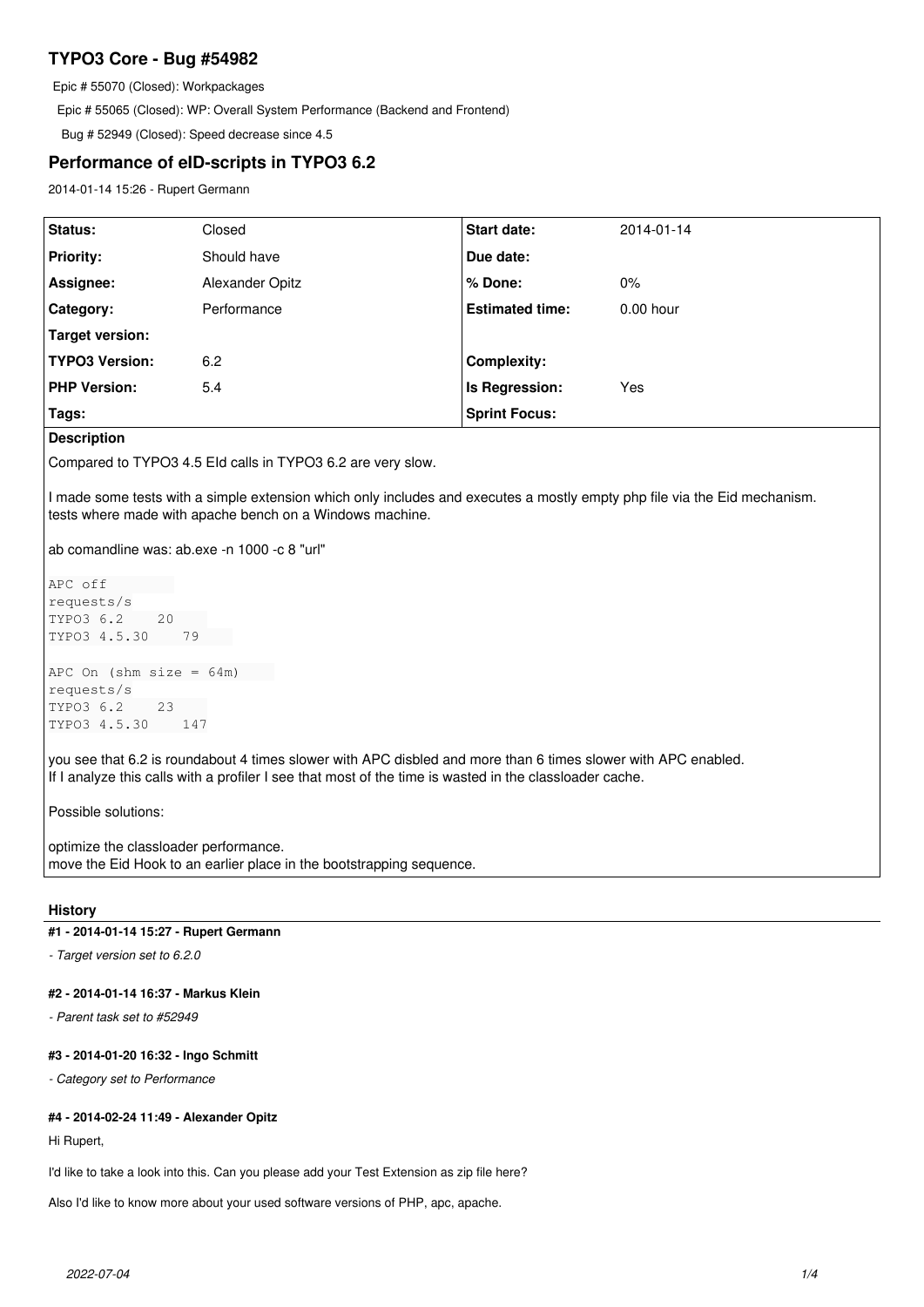I don't think it will work to move the Eid hook in bootstrapping before class loader, course else we wouldn't have classes. ;)

#### **#5 - 2014-05-13 12:50 - Oliver Hader**

*- Status changed from New to Needs Feedback*

Is this still valid? A lot of things have been optimized with the help of the performance workpackage in February and March 2014...

### **#6 - 2014-09-07 17:32 - Stephan Großberndt**

*- File eid\_test.zip added*

This is still valid. Even if the difference is less now - still about 2 times slower with and without APC.

I have created a eID-Test-Extension with four very simple test cases:

Requests per second [#/sec] (mean)

Version: Non-APC || APC

/index.php?eID=eid\_test 4.5.36-dev: 81.87 || 95.25 6.2.-dev: 42.51 || 49.87

/index.php?eID=eid\_test\_db 4.5.36-dev: 74.19 || 92.10 6.2.-dev: 40.27 || 45.61

/index.php?eID=eid\_test\_feuser 4.5.36-dev: 45.05 || 74.01 6.2.-dev: 30.28 || 37.88

/index.php?eID=eid\_test\_db\_feuser 4.5.36-dev: 81.52 || 100.15 6.2.-dev: 41.07 || 47.75

The extension directory also contains a logs/eid test.bat with the ab.exe calls and subdirectories logs/apc logs/non-apc with the full ab.exe reports

These tests were run with xampp-win32-1.8.2-6-VC9-installer.exe - Apache 2.4.10, MySQL 5.5.39, PHP 5.4.31 APC tests were run with php\_apc-3.1.10-5.4-vc9-x86.zip - ts/php\_apc.dll, apc.shm\_size = "256M"

As you can see there is a huge performance penalty if you use tslib\_eidtools::initFeUser() and do not use tslib\_eidtools::connectDB() before!

#### **#7 - 2014-09-07 17:54 - Stephan Großberndt**

So I just found out it is not necessary since 6.1 to do tslib eidtools::connectDB(), it just does \TYPO3\CMS\Core\Utility\GeneralUtility::logDeprecatedFunction in 6.1 and later.

So you may just ignore the \_db tests, but anyway - the difference is there.

Time per request: [ms] (mean)

Version: Non-APC || APC

```
/index.php?eID=eid_test_feuser
4.5.36-dev: 177.570 || 108.093
6.2.-dev: 264.232 || 211.180
```
## **#8 - 2014-09-11 16:07 - Alexander Opitz**

*- Status changed from Needs Feedback to Accepted*

*- Assignee set to Alexander Opitz*

*- Target version deleted (6.2.0)*

# **#9 - 2015-01-24 16:22 - Marcus Schwemer**

Hi,

we run into the same issue using the extension "powermail\_cond".

It would be very good if there would be some progress.

TIA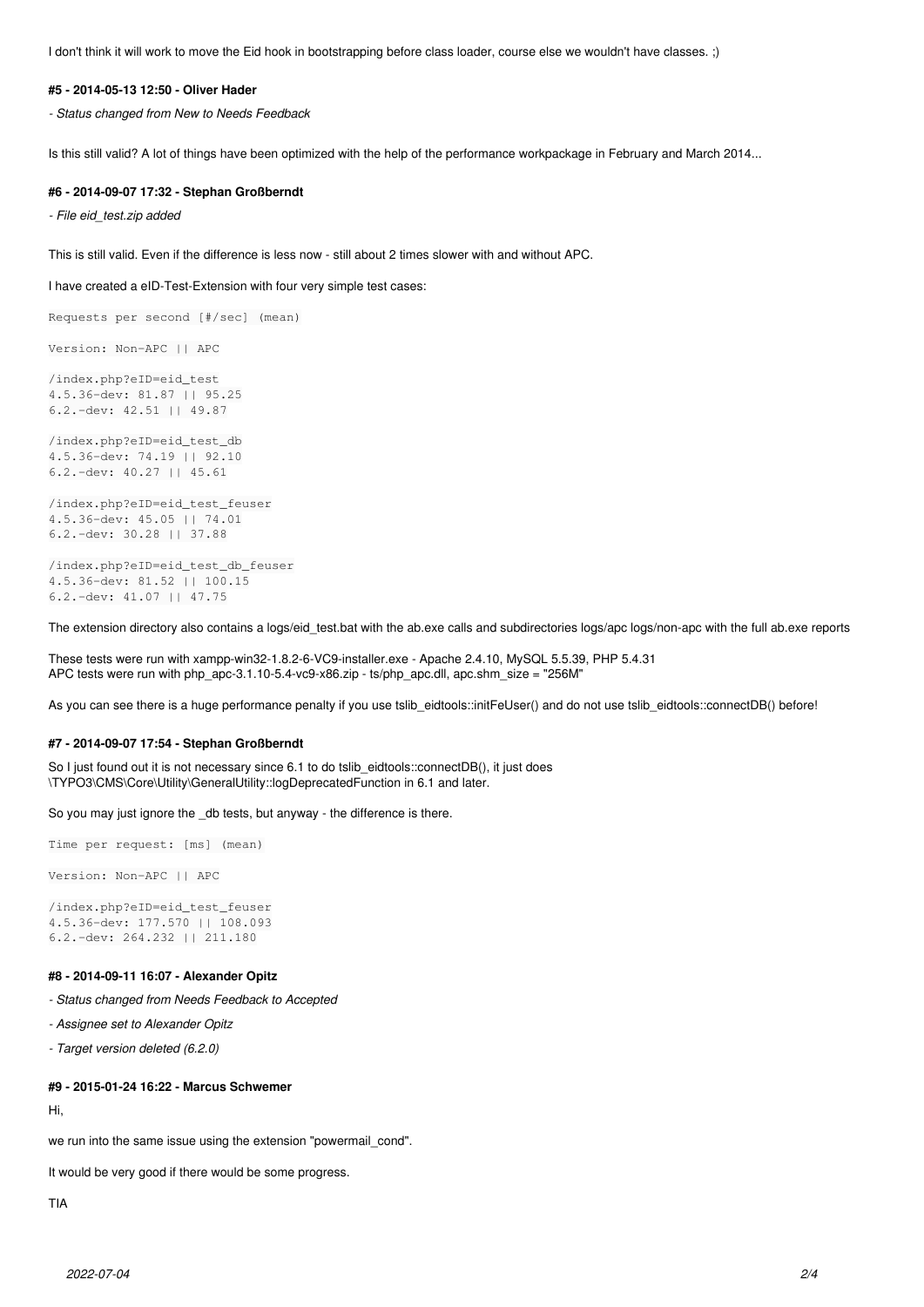Marcus

### **#10 - 2015-03-02 20:26 - Wouter Wolters**

*- Status changed from Accepted to Needs Feedback*

Please re-check the speed with 6.2.10. With the new classloading mechanism this should be faster now.

### **#11 - 2015-03-02 21:55 - Stephan Großberndt**

*- Subject changed from Very bad EId Performance in TYPO3 6.2 to Very bad eID-Performance in TYPO3 6.2*

#### On the same machine as before:

Requests per second [#/sec] (mean)

Version: No-Cache || APC || PHP 5.5 opcache

/index.php?eID=eid\_test 4.5.36-dev PHP 5.4: 81.87 || 95.25 || -  $6.2.4$  PHP 5.4: 42.51 || 49.87 || -6.2.4 PHP 5.5: 61.30 || - || 332.89 6.2.11-dev PHP 5.5: 63.08 || - || 361.36 7.2-dev PHP 5.5: 65.42 || - || 426.56

/index.php?eID=eid\_test\_feuser

| $4.5.36$ -dev PHP 5.4: 45.05    74.01   |  |  |                                  | $-$           |
|-----------------------------------------|--|--|----------------------------------|---------------|
| 6.2.4                                   |  |  | PHP 5.4: 30.28 $  $ 37.88 $  $ - |               |
| $6.2.4$ PHP 5.5: 44.34     -   191.62   |  |  |                                  |               |
| 6.2.11-dev PHP 5.5: 45.36 $  $          |  |  |                                  | $-$ 11 200.01 |
| 7.2-dev PHP 5.5: 46.36    $-$    216.01 |  |  |                                  |               |

#### For 7.2-dev I used in eid\_test\_feuser.php

<?php

```
$feUserObj = TYPO3\CMS\Frontend\Utility\EidUtility::initFeUser(); // Initialize FE user object
```
var\_dump('eid\_test\_feuser!');

Whereas one might conclude: Performance is marginally better in TYPO3, update PHP to 5.5 and **use php\_opcache**!

Until now I used the standard debian PHP packages but now I consider using dotdeb.org...

### **#12 - 2015-03-02 22:16 - Alexander Opitz**

Can you please add TYPO3 4.5 with PHP 5.5 for comparision?

### **#13 - 2015-03-02 22:51 - Stephan Großberndt**

```
Requests per second [#/sec] (mean)
```
Version: No-Cache || APC || PHP 5.5 opcache /index.php?eID=eid\_test 4.5.36-dev PHP 5.4: 81.87 || 95.25 || - 6.2.4 PHP 5.4: 42.51 || 49.87 || - 4.5.41-dev PHP 5.5: 88.06 || - || 175.04 6.2.4 PHP 5.5: 61.30 || - || 332.89 6.2.11-dev PHP 5.5: 63.08 || - || 361.36 7.2-dev PHP 5.5: 65.42 || - || 426.56 /index.php?eID=eid\_test\_feuser 4.5.36-dev PHP 5.4: 45.05 || 74.01 || - 6.2.4 PHP 5.4: 30.28 || 37.88 || - 4.5.41-dev PHP 5.5: 53.34 || - || 137.76 6.2.4 PHP 5.5: 44.34 || - || 191.62 6.2.11-dev PHP 5.5: 45.36 || - || 200.01 7.2-dev PHP 5.5: 46.36 || - || 216.01